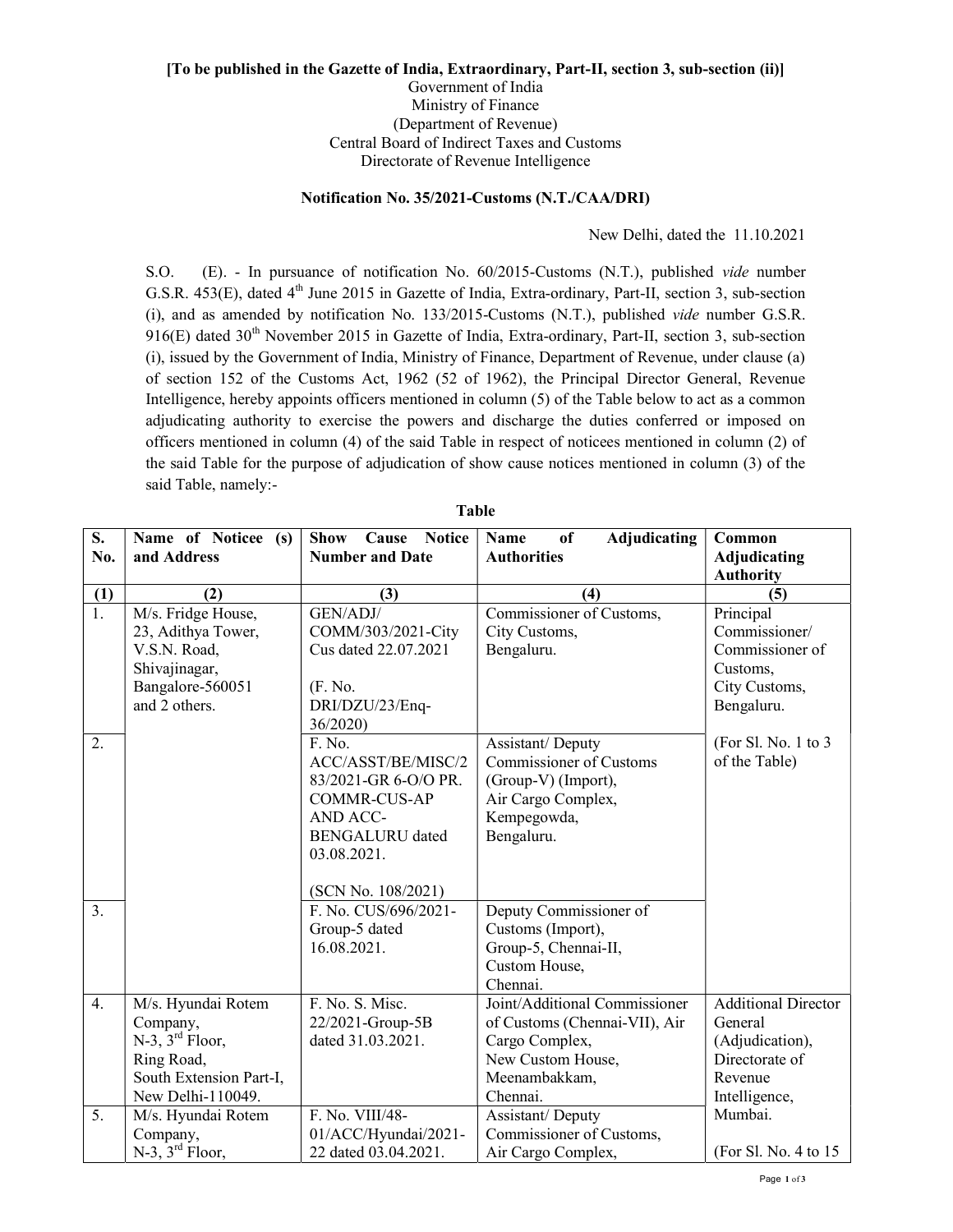|     | Ring Road,                       |                                       | Old Airport,                           | of the Table) |
|-----|----------------------------------|---------------------------------------|----------------------------------------|---------------|
|     | South Extension Part-I,          |                                       | Shahibaug,                             |               |
|     | New Delhi-110049                 |                                       | Ahmedabad.                             |               |
|     | and                              |                                       |                                        |               |
|     | M/s. Hyundai Rotem               |                                       |                                        |               |
|     | Company,                         |                                       |                                        |               |
|     | Ahmedabad Project,<br>Vth Floor, |                                       |                                        |               |
|     | Nirman Bhavan,                   |                                       |                                        |               |
|     | Opp. Sachivalay,                 |                                       |                                        |               |
|     | Sector-10,                       |                                       |                                        |               |
|     | Gandhinagar (Gujarat).           |                                       |                                        |               |
| 6.  | M/s. Hyundai Rotem               | F. No. S.Misc.27/2021-                | Commissioner of Customs                |               |
|     | Company,                         | Gr.5B dated 03.04.2021.               | (Sea Import), Chennai-II,              |               |
|     | $N-3$ , $3^{rd}$ Floor,          |                                       | Custom House,                          |               |
|     | Ring Road,                       |                                       | Chennai.                               |               |
| 7.  | South Extension Part-I,          | F. No. VIII/10-                       | Deputy Commissioner of                 |               |
|     | New Delhi-110049.                | 06/ICD/HRC/                           | Customs,                               |               |
|     |                                  | ADJ/2021 dated                        | Inland Container Depot,                |               |
|     |                                  | 06.04.2021.                           | Custom House,<br>Navrangpura,          |               |
|     |                                  |                                       | Ahmedabad.                             |               |
| 8.  |                                  | C. No. VIII/10/04/                    | Principal Commissioner of              |               |
|     |                                  | 2021BACC.Adjn dated                   | Customs,                               |               |
|     |                                  | 08.04.2021                            | Airport and Air Cargo Complex,         |               |
|     |                                  |                                       | Devanhalli,                            |               |
|     |                                  | (SCN Sl. No. 81/2021)                 | Bengaluru.                             |               |
| 9.  |                                  | F. No. S/26-Misc-15/21-               | Deputy Commissioner of                 |               |
|     |                                  | 22/Gr. VB/NS-V/JNCH                   | Customs (Nhava Sheva-V),               |               |
|     |                                  | dated 09.04.2021                      | Jawaharlal Nehru Custom                |               |
|     |                                  |                                       | House,                                 |               |
|     |                                  | (F. No.<br>DRI/CRU/VIII/26Enq-        | Raigad.                                |               |
|     |                                  | $1/Int-08/2019$                       |                                        |               |
|     |                                  |                                       |                                        |               |
|     |                                  | (SCN No. 47/21-                       |                                        |               |
|     |                                  | 22/Gr.VB/CAC/ JNCH)                   |                                        |               |
| 10. |                                  | C. No. VIII/ICD/                      | Assistant/Deputy                       |               |
|     |                                  | TKD/6AG/Gr.5B/Hyun                    | Commissioner of Customs                |               |
|     |                                  | dai Rotem/1886/2021                   | (Gr.5B) (Import),                      |               |
|     |                                  | dated 20.04.2021.                     | <b>Inland Container Depot-</b>         |               |
|     |                                  |                                       | Tughlakabad,<br>Delhi.                 |               |
| 11. |                                  | C. No. VIII/12/ ACC-                  | Joint/Additional Commissioner          |               |
|     |                                  | Import/ Gr.5B/SCN/03/                 | of Customs,                            |               |
|     |                                  | 2021 dated 24.05.2021.                | Air Cargo Complex (Import),            |               |
|     |                                  |                                       | New Custom House,                      |               |
|     |                                  | (SCN No. 03/2021)                     | New Delhi.                             |               |
| 12. |                                  | O. R. No. 105/2021-                   | Joint/Additional Commissioner          |               |
|     |                                  | Adjn Cus ADC dated                    | of Customs,                            |               |
|     |                                  | 03.06.2021.                           | Air Cargo Complex,                     |               |
|     |                                  |                                       | GST Bhavan, Basheerbagh,               |               |
|     |                                  |                                       | Hyderabad.                             |               |
| 13. |                                  | F. No. CUS/APR/BE/                    | Assistant/Deputy                       |               |
|     |                                  | Misc/911/2021-Gr-                     | Commissioner of Customs                |               |
|     |                                  | 5(AB)-O/O COMMR-<br>CUS-IMP-I-ZONE-I- | (Import-I), Mumbai-I,<br>Custom House, |               |
|     |                                  | MUMBAI dated                          | Ballard Estate,                        |               |
|     |                                  | 22.06.2021.                           | Mumbai.                                |               |
|     |                                  |                                       |                                        |               |